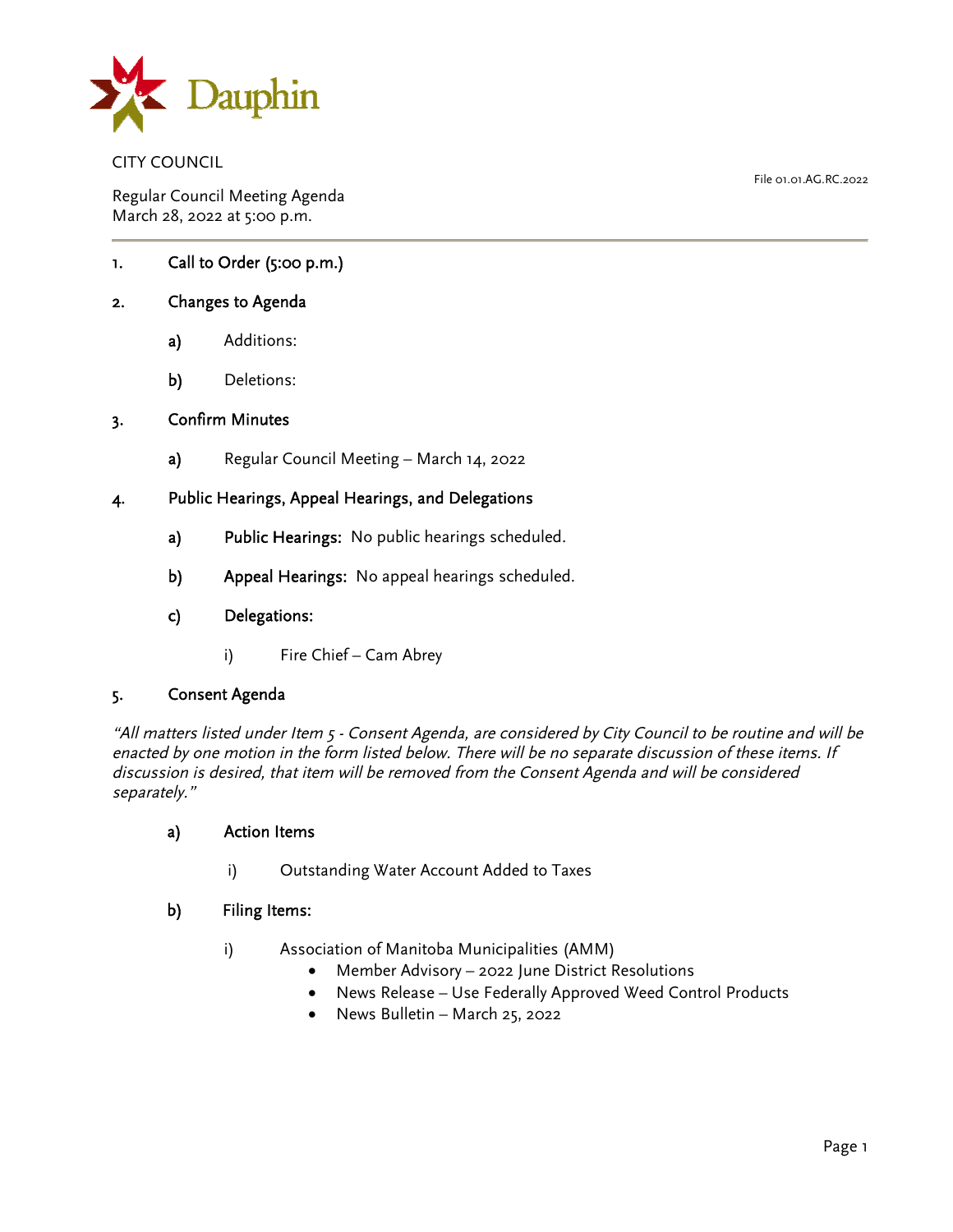- ii) Federation of Canadian Municipalities (FCM)
	- Annual Conference and Trade Show
	- FCM Connect
		- o March 15, 2022
		- o March 22, 2022
- iii) Manitoba News Releases
	- Environment, Climate & Parks Amendments to Cosmetic Pesticide Legislation
	- Health Health System Recovery
	- Justice Modernize Driver Licensing, Vehicle Registration and Vehicle Insurance Regulations
	- Justice Amendments to the *Police Services Act*
	- Municipal Relations Streamline Planning Appeals Process

### iv) Municipal Relations

- Support for Ukraine
- Municipal Enforcement Support Program Concluding
- v) Mountain View School Division
	- Board of Trustees Meeting with Municipalities and First Nations Leaders – February 22, 2022
	- News Digest March 14, 2022
- vi) Canadian Wildlife Services, Prairie Region Chimney Swift

### 6. Reports

## a) Corporate:

- i) City Manager March 28, 2022
- ii) ICT Manager March 28, 2022

#### b) Finance:

- i) Accounts for Approval
- c) Engineering: No items.
- d) Protective Services:

# e) Committees:

- i) Communities in Bloom Committee
	- Regular Board Meeting February 24, 2022
- 7. Correspondence for Discussion: No items.